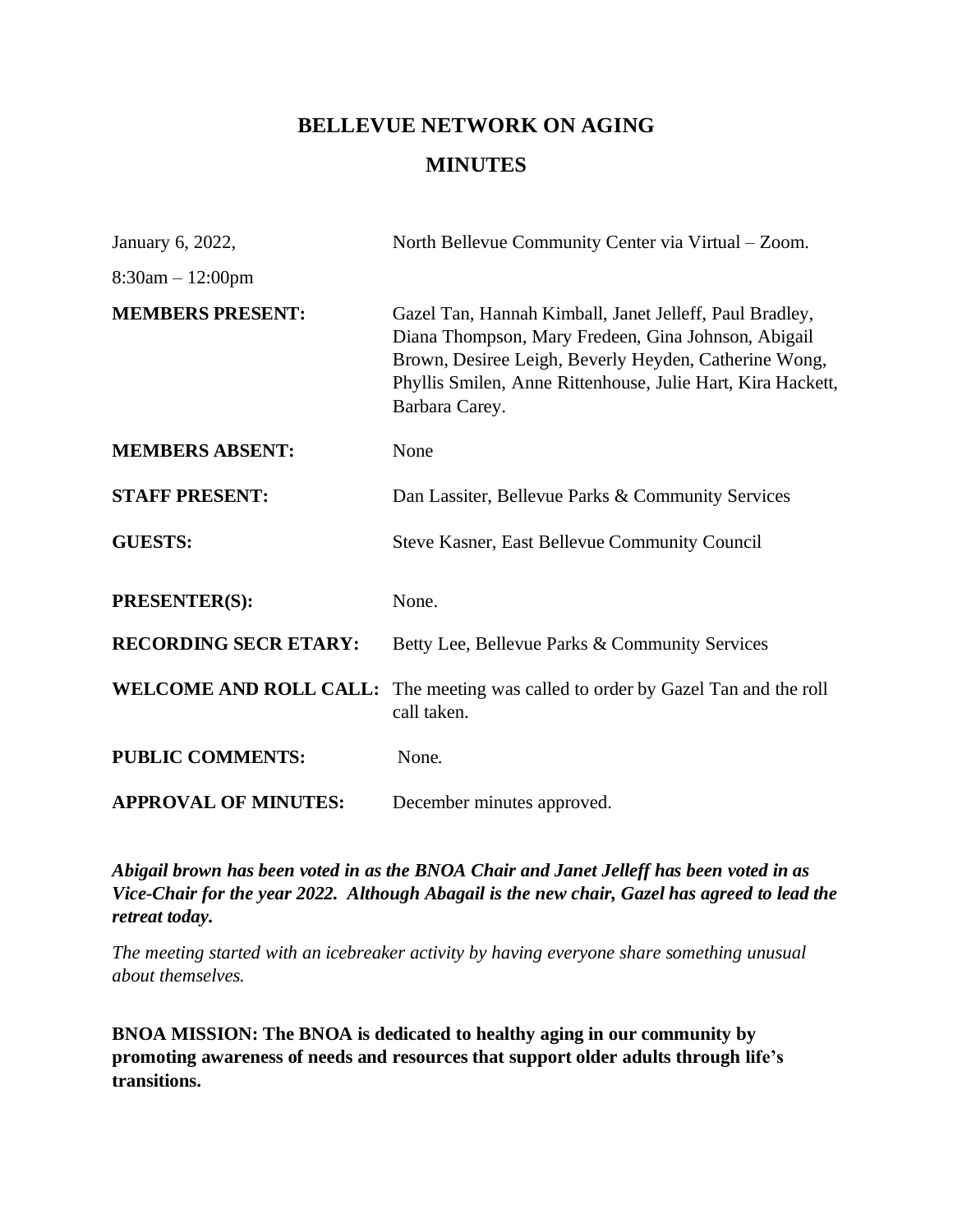#### ➢ BNOA Purpose

- o Continue to understand and know what's going on in our community and be involved.
- o Awareness and source of information. We are the eyes and ears of local and regional issues that affect older adults.
- o Preparing and equipping decision makers around issues that impact older adults. Informing, supporting, and educating the community of older adults.
- $\triangleright$  Ideas on how committee members can keep informed.
	- o Community meetings and events
	- o Commissions and Boards meetings
	- o Social Media
	- o Nextdoor
	- o City of Bellevue website is a quick and easy way to see what Bellevue is doing and get involved.
		- City government page, boards and commissions, city council meetings and agendas, legislative agenda, communications, BNOA page, Neighborhood News, Bellevue Essentials, etc.
		- Please subscribe for alerts for notifications.
	- o Main City of Bellevue page link:<https://bellevuewa.gov/>
	- o Network on Aging: [https://bellevuewa.gov/city-government/departments/city-clerks](https://bellevuewa.gov/city-government/departments/city-clerks-office/boards-and-commissions/network-on-aging)[office/boards-and-commissions/network-on-aging](https://bellevuewa.gov/city-government/departments/city-clerks-office/boards-and-commissions/network-on-aging)
	- o Main City Government Site Link (provide links to Council, Committees, and Departments:<https://bellevuewa.gov/city-government>
	- o Neighborhood News Site: [https://bellevuewa.gov/city](https://bellevuewa.gov/city-government/departments/community-development/neighborhoods/neighborhood-news)[government/departments/community-development/neighborhoods/neighborhood](https://bellevuewa.gov/city-government/departments/community-development/neighborhoods/neighborhood-news)[news](https://bellevuewa.gov/city-government/departments/community-development/neighborhoods/neighborhood-news)
	- o Bellevue Essentials: [https://bellevuewa.gov/city](https://bellevuewa.gov/city-government/departments/community-development/neighborhoods/classes-and-events/bellevue-essentials)[government/departments/community-development/neighborhoods/classes-and](https://bellevuewa.gov/city-government/departments/community-development/neighborhoods/classes-and-events/bellevue-essentials)[events/bellevue-essentials](https://bellevuewa.gov/city-government/departments/community-development/neighborhoods/classes-and-events/bellevue-essentials)
	- o Engaging Bellevue:<https://www.engagingbellevue.com/>
	- o 2021 Eastside Human Services Forum: [http://eastsideforum.org/wp/wp](http://eastsideforum.org/wp/wp-content/uploads/2020/12/EHSF-2021-State-Legislative-Agenda.pdf)[content/uploads/2020/12/EHSF-2021-State-Legislative-Agenda.pdf](http://eastsideforum.org/wp/wp-content/uploads/2020/12/EHSF-2021-State-Legislative-Agenda.pdf)

#### **COMMITTEE 2021 SUMMARY REPORTS**

#### **Advocacy 2021 Summary:** *(Diana)*

- 1. Our Advocacy Committee is a joint committee with the Kirkland Senior Council. (KSC)
- 2. At the beginning of 2021 we focused on our state legislative agenda. We expanded our legislative agenda to:
	- a) support legislation, such as House Bill 1218, which improves the health, safety, and equality of life of residents in Long Term Care Facilities. This legislation was badly needed. Diana suggested an amendment to HB 1218, which was adopted.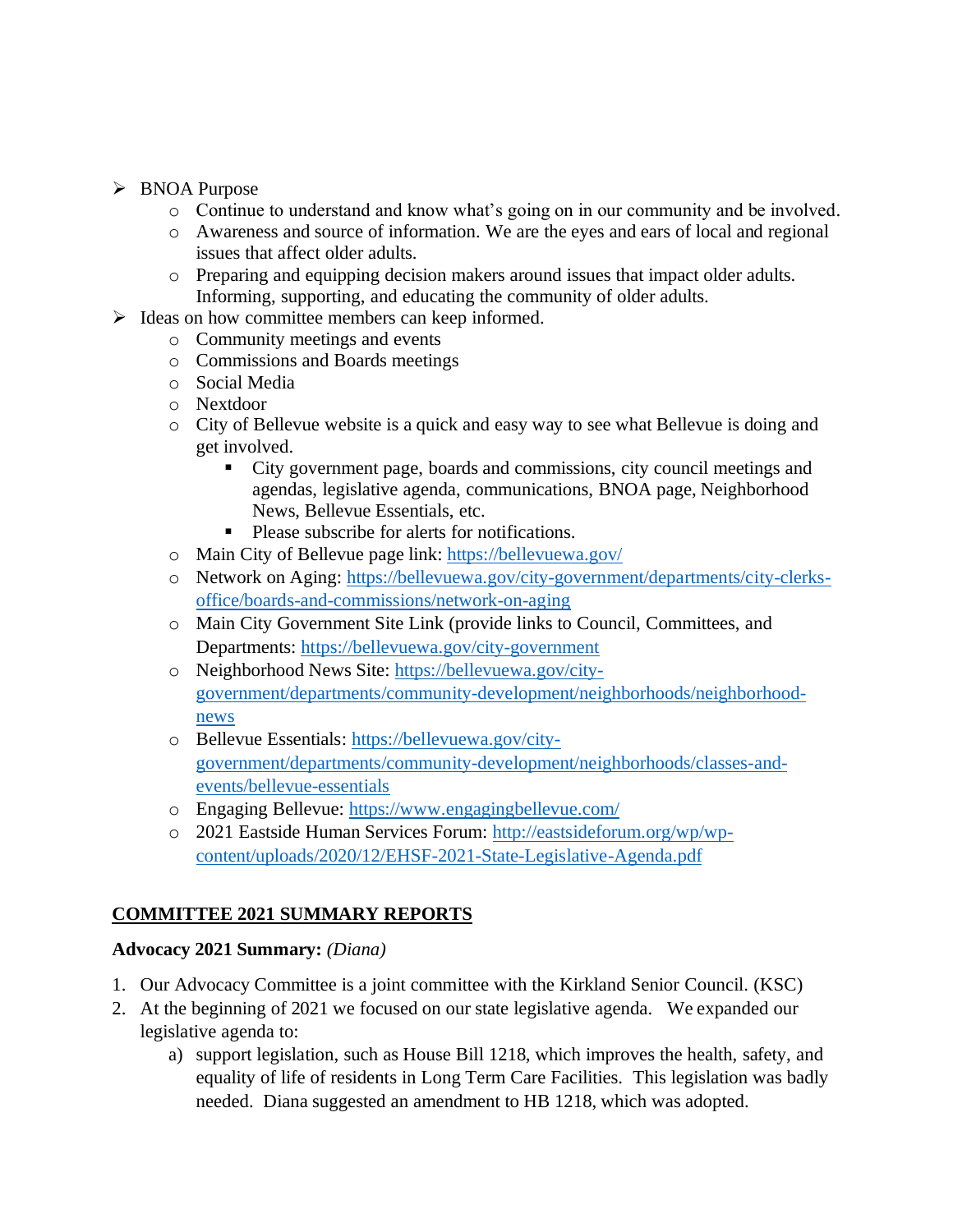b) Support services that address persons with dementia, and their caregivers and/or families.

Bellevue committee members held zoom meetings with and sent emails to their legislators and/or their assistants from the  $48<sup>th</sup>$  and  $41<sup>st</sup>$  districts. We also emailed them a pass-out regarding our legislative agenda. We followed what was happening in the State legislature and continued through the Legislative session to advocate with legislators by email. We also had contact with Brad Forbes of the Alzheimer Association.

- 3. We studied federal issues, discussed extensively what should be included in our Federal Legislative Agenda, and drafted a fed agenda approved by the BNOA and KSC. In August and September, we had zoom meetings with legislative assistants from the offices of Rep. Del Bene, Rep Smith, Senator Murray, and Senator Cantwell regarding our federal agenda. We emailed them our pass-out, which gave information on why the issues were important. We also sent them a strong personal statement from a KSC member, which explains why dental problems *are* medical problems and should be covered by Medicare.
- 4. We kept in contact with Representative Smith's offices regarding the continued failure of the FDA to draft rules regarding Over-the-Counter Hearing Aids.
- 5. In November we developed and had approved our 2022 state legislative agenda. In December we discussed the Old Friends Club and dementia issues and decided to invite the founder of the Old Friends Club to attend our January 2022 meeting. In addition, Abigail and Diana made contacts with AARP, the Alzheimer's Association, and the Dementia Action Collaborative regarding the Old Friend's Club.
- 6. Members often attend meetings focusing on issues related to our state and federal legislative agenda, for instance the Washington State Senior Citizen's Lobby (WSSCL) conference and the dementia conference in October. In order to learn more and/or to bring attention to senior issues Diana has attended the monthly meetings of WSSCL and the Eastside Human Services Forum. She is also a member of and attends monthly meetings of the Advisory Council of King County Aging and Disability Services.

# **Outreach 2021 Summary:** *(Janet)*

- $\triangleright$  Although many things were shut down due to Covid19, the Outreach Committee was able to find ways to still accomplish getting information out and have been productive.
	- o Neighborhood News delivery has expanded, 400/month
		- Family Connection Center
		- Meals on Wheels
		- Crossroads Bellevue kiosk
		- Bellevue Farmer's Market table
		- Neighborhood News Site: [https://bellevuewa.gov/city](https://bellevuewa.gov/city-government/departments/community-development/neighborhoods/neighborhood-news)[government/departments/community](https://bellevuewa.gov/city-government/departments/community-development/neighborhoods/neighborhood-news)[development/neighborhoods/neighborhood-news](https://bellevuewa.gov/city-government/departments/community-development/neighborhoods/neighborhood-news)
	- o Thank you, Paul, and Diana, for writing most of the articles. If anyone is interested in writing an article for the Neighborhood News, please reach out to Janet.
		- Mary will write an article on shingles in March.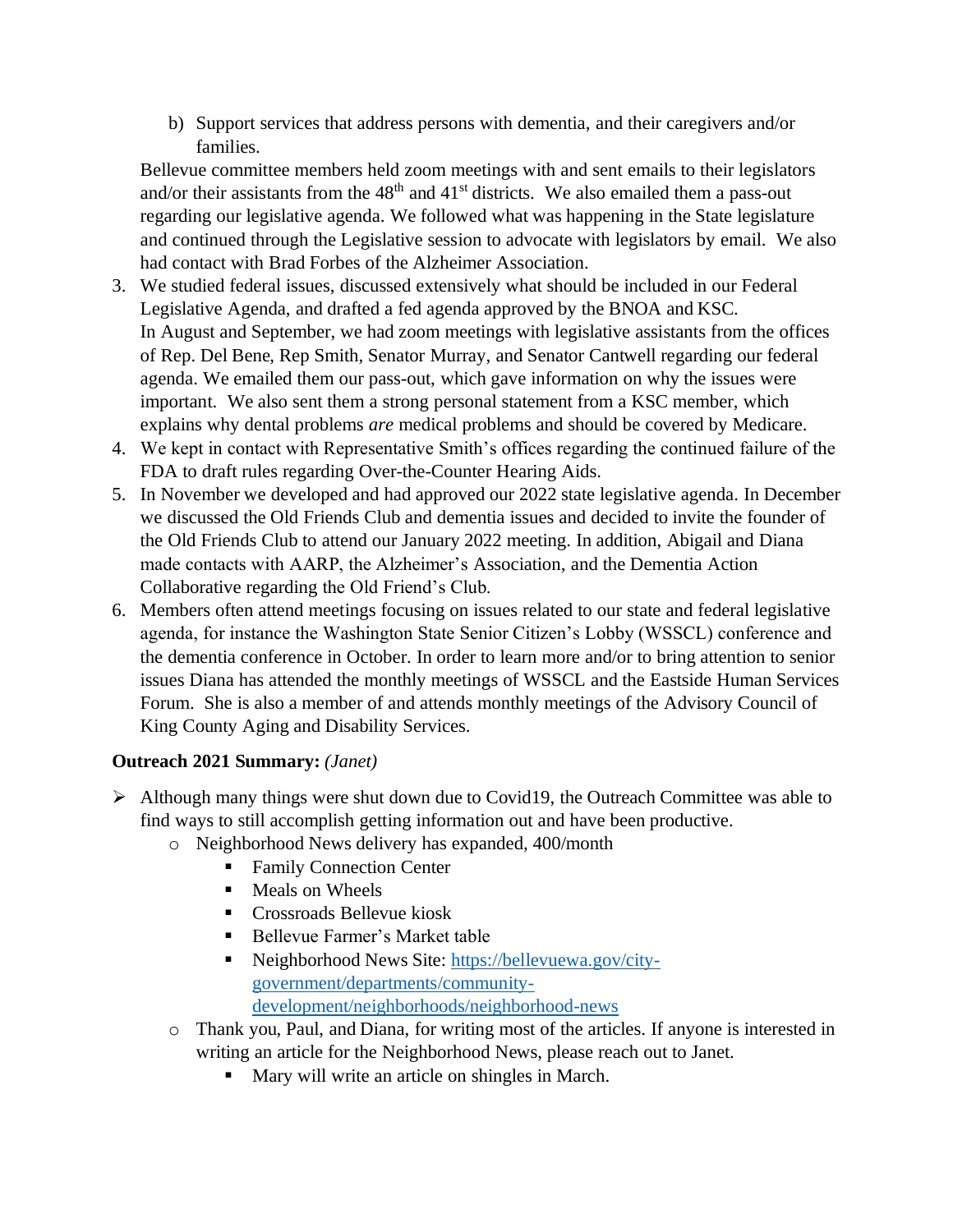o Resource guide update was difficult due to so many changes in phone numbers and websites and inability to connect to organizations. Now working on a caregiver's list which looks to be challenging as well.

#### **Housing And Transportation 2021 Summary:** *(Gazel)*

- It was a very challenging year for this committee due to lack of a chair. Thank you, Hannah, for being the notetaker for the year.
- It was very positive to be partnered with the Kirkland Senior Council and work on issues that were collectively important to both cities. The issues that affect Bellevue were also issues affecting most cities on the eastside.
- Spent time understanding what affordable housing means especially with regard to seniors.
- Tax exemption was passed by the city council If a developer agrees to the Multi Family Tax Exemption (MFTE), it's a scheme where their property or project taxes are deferred for 12 years but they must agree to have 20% of their dwelling units become affordable 30/60/80%. However, most are at 80% which is still very high especially for seniors.
- Metro and Bellevue started a Crossroads Connection project which would offer transportation to the nearest Rapid Link line. We will hope to get an update on how successful this has been.
- Phyllis was invited to be on an Advisory Board Sound Generations teamed with Hopelink to submit a request for a pilot transportation solution aimed at immigrants, refugees, older adults, and other vulnerable population. Phyllis was one of 10 on the grant review panel.
- ARCH A Regional Coalition for Housing is a facilitator working with regional authorities, developers, and funders to piece together projects for affordable housing. They have a senior living options features on their website that's devoted to housing for older adults. Each year, the BNOA Housing & Transportation committee had taken that piece of the ARCH website and updated it. Their focus appears to be shifting a bit – less from doing projects and more for being an information source and is in process of building a new website. When ARCH completes redesigning their website, the committee will return to updating information on the senior housing portion of the website.
- Information on Sound Generations can be found on:<https://soundgenerations.org/>

Older article with good overview info on Sound Generations:

[https://www.agewisekingcounty.org/ill\\_pubs\\_articles/introducing-sound-generations-ceo](https://www.agewisekingcounty.org/ill_pubs_articles/introducing-sound-generations-ceo-jim-wigfall/#:~:text=Currently%2C%20the%20organization%20comprises%20182%20employees%20and%20more,Generations%20receives%20funding%20from%20additional%20sources%20as%20well)[jim-](https://www.agewisekingcounty.org/ill_pubs_articles/introducing-sound-generations-ceo-jim-wigfall/#:~:text=Currently%2C%20the%20organization%20comprises%20182%20employees%20and%20more,Generations%20receives%20funding%20from%20additional%20sources%20as%20well)

[wigfall/#:~:text=Currently%2C%20the%20organization%20comprises%20182%20employee](https://www.agewisekingcounty.org/ill_pubs_articles/introducing-sound-generations-ceo-jim-wigfall/#:~:text=Currently%2C%20the%20organization%20comprises%20182%20employees%20and%20more,Generations%20receives%20funding%20from%20additional%20sources%20as%20well) [s%20and%20more,Generations%20receives%20funding%20from%20additional%20sources](https://www.agewisekingcounty.org/ill_pubs_articles/introducing-sound-generations-ceo-jim-wigfall/#:~:text=Currently%2C%20the%20organization%20comprises%20182%20employees%20and%20more,Generations%20receives%20funding%20from%20additional%20sources%20as%20well) [%20as%20well](https://www.agewisekingcounty.org/ill_pubs_articles/introducing-sound-generations-ceo-jim-wigfall/#:~:text=Currently%2C%20the%20organization%20comprises%20182%20employees%20and%20more,Generations%20receives%20funding%20from%20additional%20sources%20as%20well)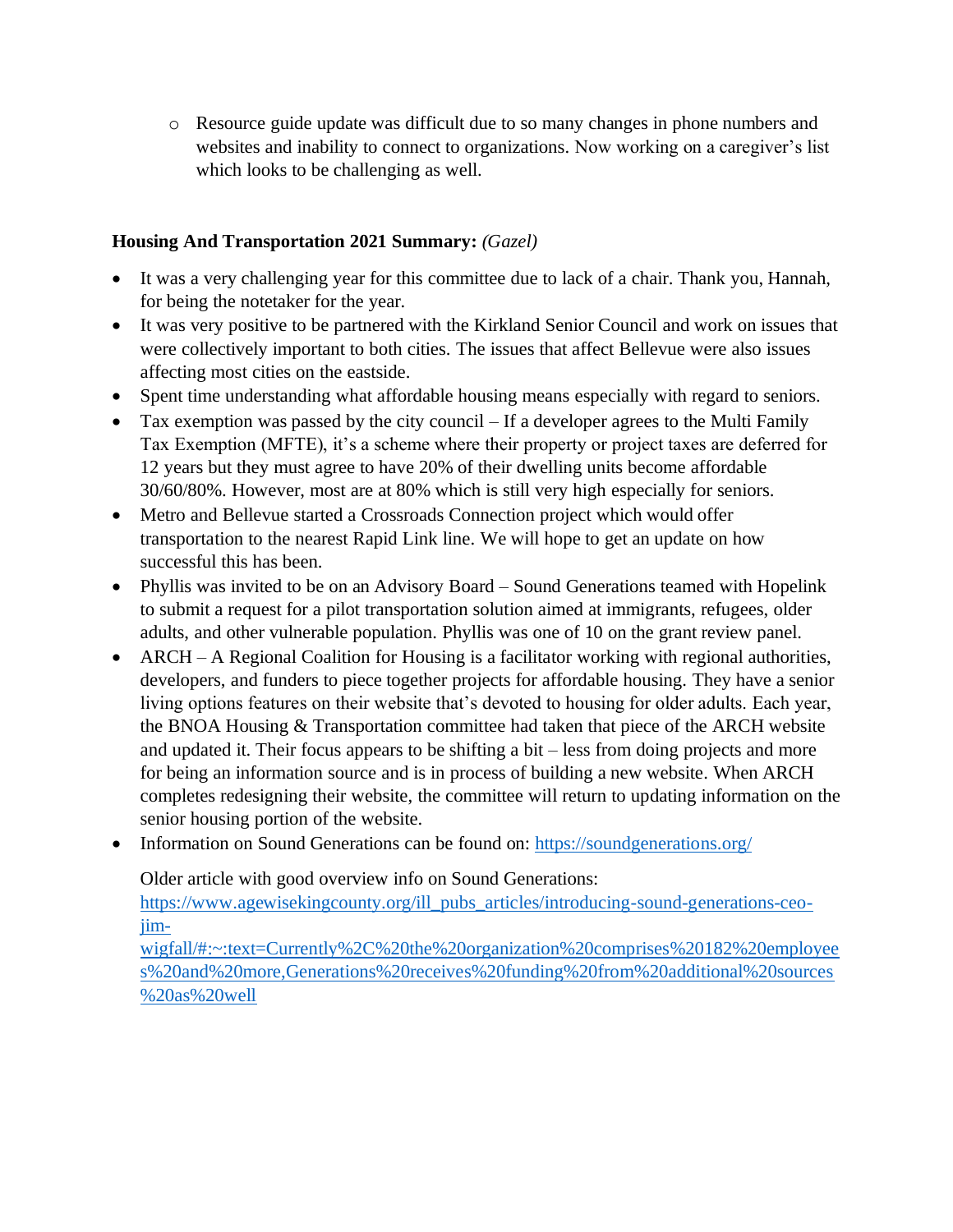# **Main goal to consider for 2022 is the same as 2021:**

*How can BNOA be more effective in representing older adults in Bellevue in 2022?* 

#### ❖ **Promoting Awareness and Needs**

- Who everyone, decision makers, all generations, awareness of BNOA within COB.
- Where Use Engaging Bellevue platform.
- How need ease of use and easy access, BNOA webpage, how do residents interact with BNOA, calendar of events and meetings.
- Elevator speech Can we create one right now?
- Build relationships
	- o Community Meetings.
	- o Commission Meetings.
- Understand Needs
	- o How relationships, committee meetings, BFD social workers, social workers who work with seniors (Sound Generations? Healthcare providers).
- Resources that each of us know:
	- $\circ$  Who?
	- o Where?
- ❖ **Lessons Learnt in 2021** (members to provide input, examples below)
	- 14% of Bellevue residents are 65 years or older (approx. 21,000 residents).
	- 21% of people over 64 are low income (approx.  $4,410$ ).
	- Where do seniors fit on the AMI chart for 30% 50% 80% affordability?
	- How are seniors getting information?
	- How are seniors getting the resources they need?
	- There have been some opportunities for face-to-face meetings and programs.
	- Access to wider community via on-line meetings and remote programs.
	- Transportation how to engage early so we can provide feedback. Pursuit of more transport options for older adults of Bellevue.
	- People can learn technology opportunity to help seniors.
	- Common resource 2-1-1? What do you see as important to put on 211 from NBCC?
	- Many Bellevue issues are also regional/King County issues

*If anyone has ideas for lessons learnt as well as how to promote awareness and needs, please email Dan so he can collect the information and pass it on to the respected committees.* 

# ❖ **Priority Initiatives for 2022**

- Digital Equity computers for seniors.
- KC grants for senior equipment and training.
- Determine basic requirements for good access.
- Expand non-digital distribution of Neighborhood News.
- Advocacy Committee support for Digital Equity.
- Universal Design, should we continue to pursue an aspect of the concept?
	- o Definition of Universal Design: [https://en.wikipedia.org/wiki/Universal\\_design](https://en.wikipedia.org/wiki/Universal_design)
- Affordable Housing especially concerning the income in-between population in Bellevue.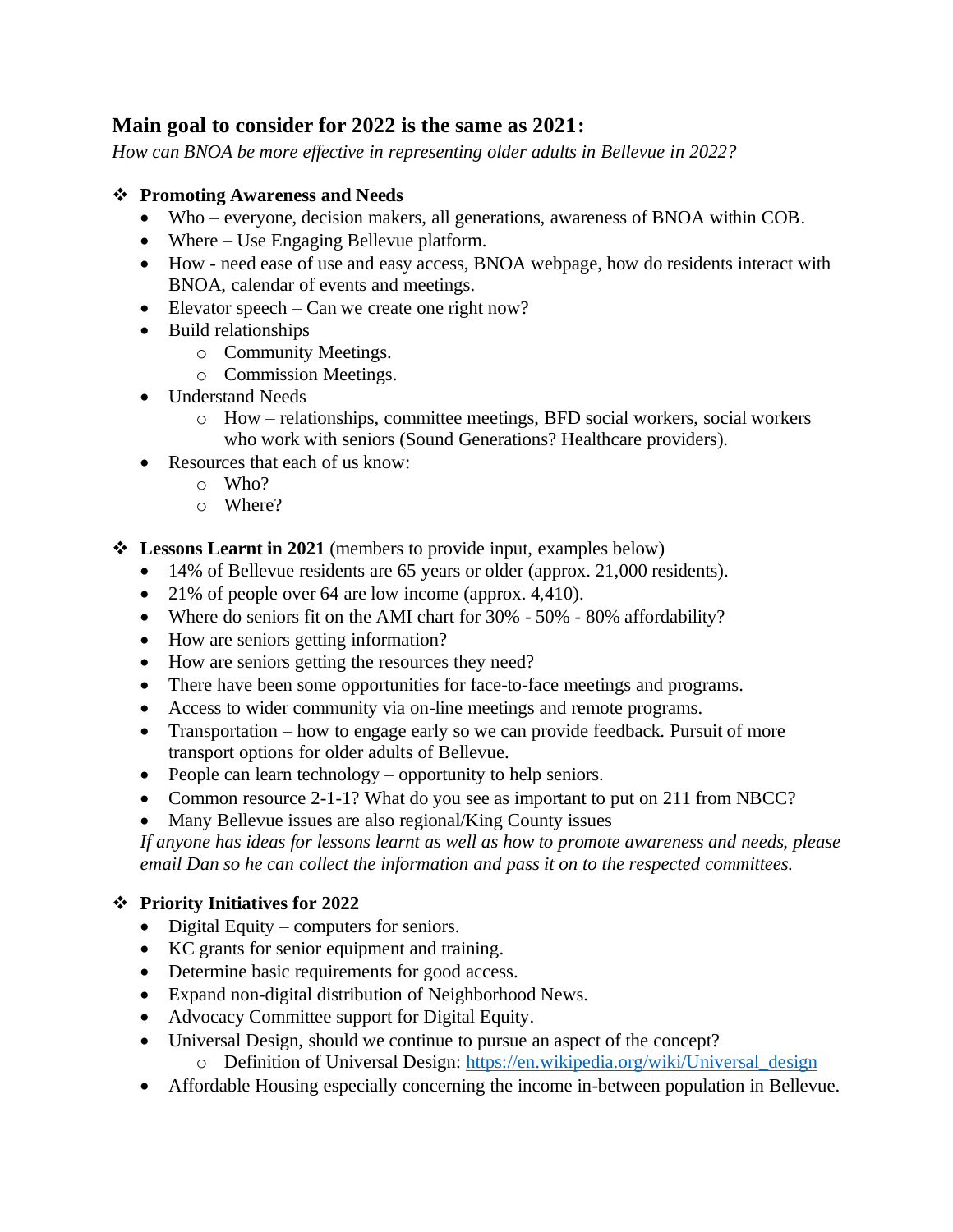- Dementia initiatives Dementia Action Collaborative status, Dementia Friendly City, and businesses. Bringing service to Bellevue. Dementia education.
	- o Momentia:<https://www.momentiaseattle.org/>
- Special Projects Community workshop, music program, pickleball.

*Committees, please keep the above priority initiatives in mind as you discuss the 2022 workplan.* 

# ❖ **WHAT 10 presentations would the BNOA like to see this year?** *(Dan)*

Already in plan: City of Bellevue manager Brad Miyake, City Council members will present in May, and Sound Generations.

Suggestions: ARCH; Lindsey Masters, COB Planning Department; Linda Whitehead regarding diversity; Solid Ground; PACE (Program of All-inclusive Care for the Elderly); Long-term care; Smart City for seniors; Eastside Legal Assistance – estate planning; healthcare directives. Check out new intergovernmental affairs and Eastside Human Services Forum to discuss how the City aligns with legislative agendas on the eastside. *Please email Dan any other presentation suggestions.* 

# ❖ *Members, please read the Robert's Rules of Order as this is the procedure used for BNOA meetings.*

BNOA members separated into breakout rooms to appoint chair/co-chair, confirm date/time of monthly meetings, and decided on a workplan for 2022.

# **RETREAT BREAKOUT SESSION NOTES:**

#### **Advocacy Committee:**

- Diana remains Chair (with option to groom replacement).
- Date/Time of meetings remains the first Monday of the month from 8:45-10am.
- Continue with and maintain state and federal legislative agenda items (e.g., Medicare coverage, Digital divide, Death w/dignity). We have not yet discussed our 2022 federal agenda, although it probably will be similar if not the same as 2021. Our 2021 pass outs were headed "2021 Federal Legislative Agenda."
- Re the state legislative agenda: this year it does not include "digital equity". At the two October conferences I attended I do not believe this issue was brought up. In addition, no one brought it up at the advocacy meeting. However, here is the good news. The infrared bill passed by Congress includes considerable funding for digital equity, some of which will be given to the states, local government, non-profits, etc.
- Participation in Washington Senior Lobby along with meetings with local, state, and federal representatives.
- Discussion of potential local agenda/related issues:
	- o Dementia related efforts (e.g., DAC, OFC)
	- o Universal design/ADU and DADU COB land use planning and regulation
	- o Smart City implementations (how are seniors plugged in and represented).
	- o First responder options that cater to seniors and folks with dementia
	- o Seattle Gold Card expansion/coverage in Bellevue.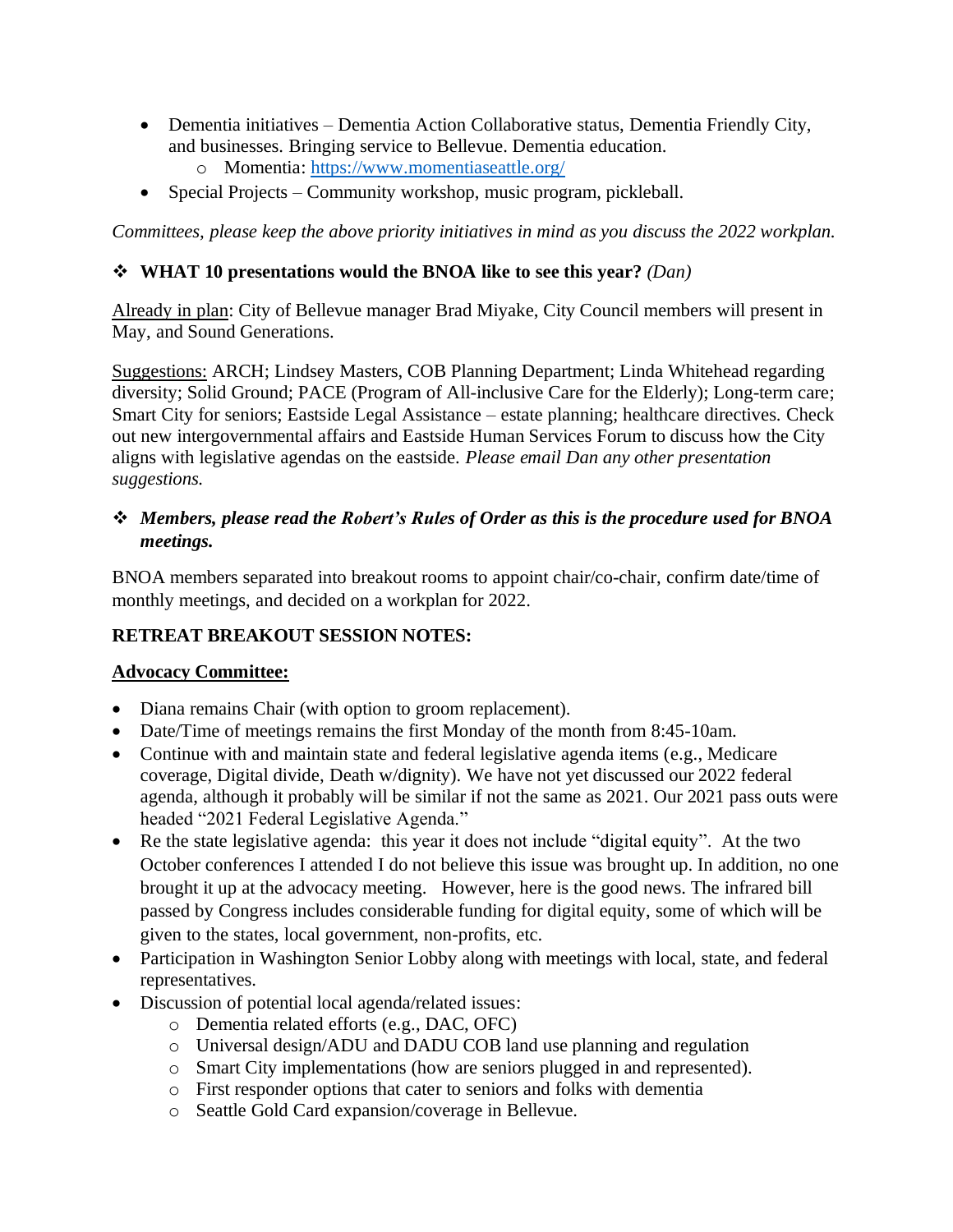Welcome to the team Kira!

#### **Outreach Committee:**

Janet, Anne, Dan, Catherine, Barbara, Mary & Paul were initially at the breakout session, (Hannah joined later; and Dan rotated out when Hannah came in) and were charged with five main tasks for 2022:

- 1. Appoint Note Taker:
- 2. Select Chair(s):
- 3. Confirm meeting day/time:
- 4. Identify Goals for group to work on in 2022; and
- 5. Work on the "1 minute" Elevator Speech.
- 1. Appoint Note Taker It was mentioned that Hannah had previously been Note Taker, and might do it again, but that she was presently in another breakout room, and wouldn't join us until later. Anne volunteered to take notes for this session. Later in the meeting, Hannah joined the group and confirmed she would be willing to be the Note Taker again.
- 2. Select Chair(s) Mary & Paul agreed to be Co-Chairs. Everyone thanked Janet for her previous work on the committee.
- 3. Confirm meeting day/time Meetings will continue to be on the 3rd Thursday of each month, at 8:30AM, via Zoom. The next meeting will be on January 20th.
- 4. Identify Goals for group to work on in 2022
	- It was suggested that we expand the distribution of the Neighborhood News, and that we make a more formal list of drop-off sites. Right now, Janet is delivering to five sites; Anne to two; and Hannah is doing two. Catherine and Paul said they would like to help as well. The group talked about adding churches (if they are back in session), and maybe some hospitals and hospice centers; Bellevue College main campus and their North Campus, especially since that is the home of the TELOS program/senior classes. Generally, the consensus was that all of these sites would be good to included. Anne will check on Bellevue College main campus; Mary on the North Bellevue College campus; and Mary will also check on Evergreen and the hospice centers she is familiar with.
	- How can we get people out, to engage in community? Although it is hard with Covid, could we add some information about hikes? Would it be possible to do a community workshop, in cooperation with a school with a woodshop, to help get folks out? A workshop where older adults could come and get the services of a Notary Public, for example, or information on how to read insurance forms? Perhaps a financial workshop? Generally, it was agreed these were good ideas, but in-person workshops would have to wait until Covid was "over".
	- However, in the meantime, we could utilize the Neighbor News by doing an insert that might have some announcements, or schedules of activities already available in the community.
	- Barb said she will work on writing up a recommended hike each month.
	- Meeting time was almost over, so we agreed other ideas can be discussed at our meeting on the 20th.